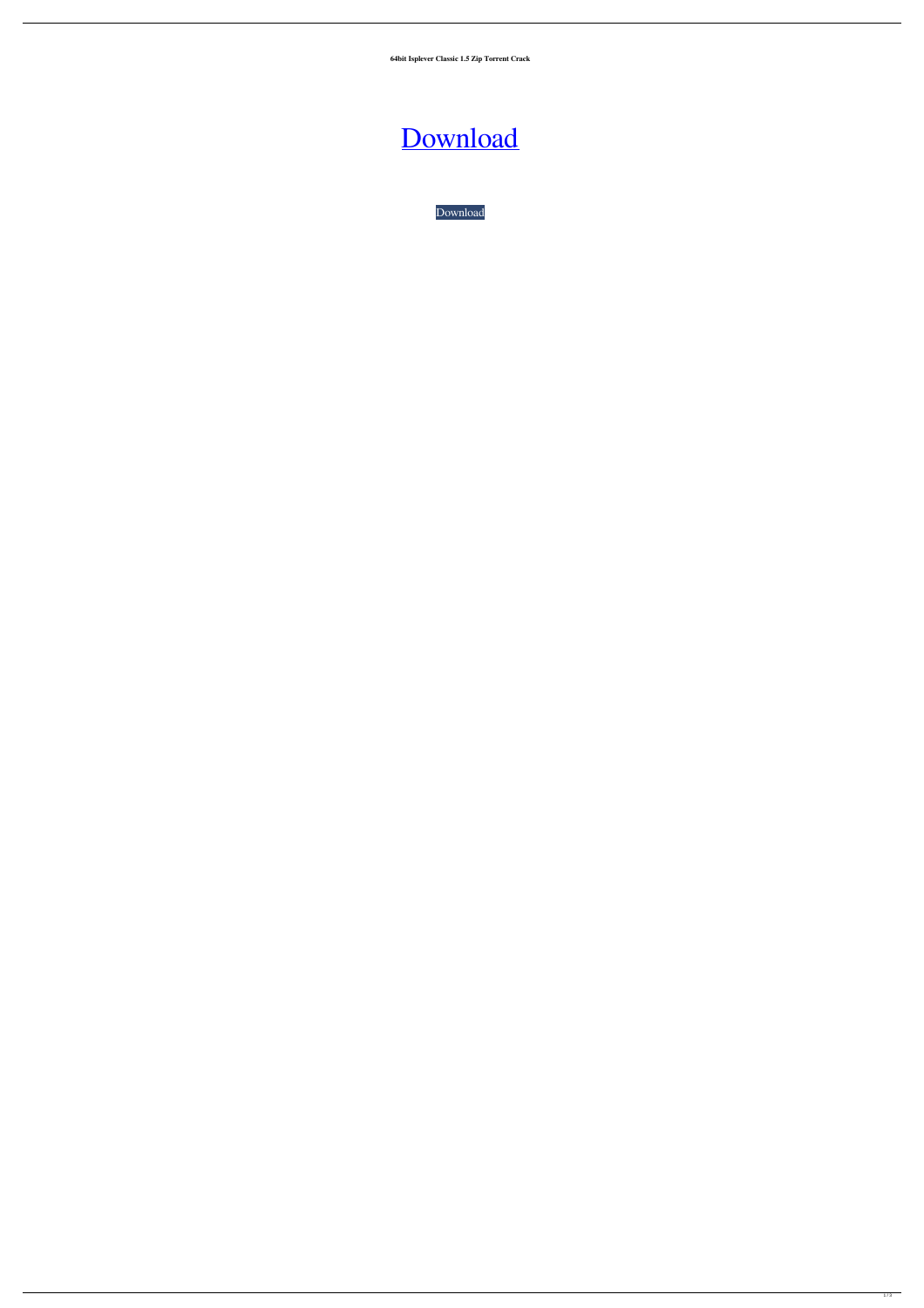Nov 15, 2012 ispLEVER. It has been designed and developed by Lattice Semiconductor Inc. Jul 26, 2019 ispLEVER. It has been designed and developed by Lattice Semiconductor Inc. Jun 29, 2019 ispLEVER. It has been designed and developed by Lattice Semiconductor Inc. Jun 28, 2019 ispLEVER. It has been designed and developed by Lattice Semiconductor Inc. Jun 27, 2019 ispLEVER. It has been designed and developed by Lattice Semiconductor Inc. Jun 26, 2019 ispLEVER. It has been designed and developed by Lattice Semiconductor Inc. Jun 25, 2019 ispLEVER. It has been designed and developed by Lattice Semiconductor Inc. Jun 24, 2019 ispLEVER. It has been designed and developed by Lattice Semiconductor Inc. Jun 23, 2019 ispLEVER. It has been designed and developed by Lattice Semiconductor Inc. Jun 22, 2019 ispLEVER. It has been designed and developed by Lattice Semiconductor Inc. Jun 21, 2019 ispLEVER. It has been designed and developed by Lattice Semiconductor Inc. Jun 20, 2019 ispLEVER. It has been designed and developed by Lattice Semiconductor Inc. Jun 19, 2019 ispLEVER. It has been designed and developed by Lattice Semiconductor Inc. Jun 18, 2019 ispLEVER. It has been designed and developed by Lattice Semiconductor Inc. Jun 17, 2019 ispLEVER. It has been designed and developed by Lattice Semiconductor Inc. Jun 16, 2019 ispLEVER. It has been designed and developed by Lattice Semiconductor Inc. Jun 15, 2019 ispLEVER. It has been designed and developed by Lattice Semiconductor Inc. Jun 14, 2019 ispLEVER. It has been designed and developed by Lattice Semiconductor Inc. Jun 13, 2019 ispLEVER. It has been designed and developed by Lattice Semiconductor Inc.